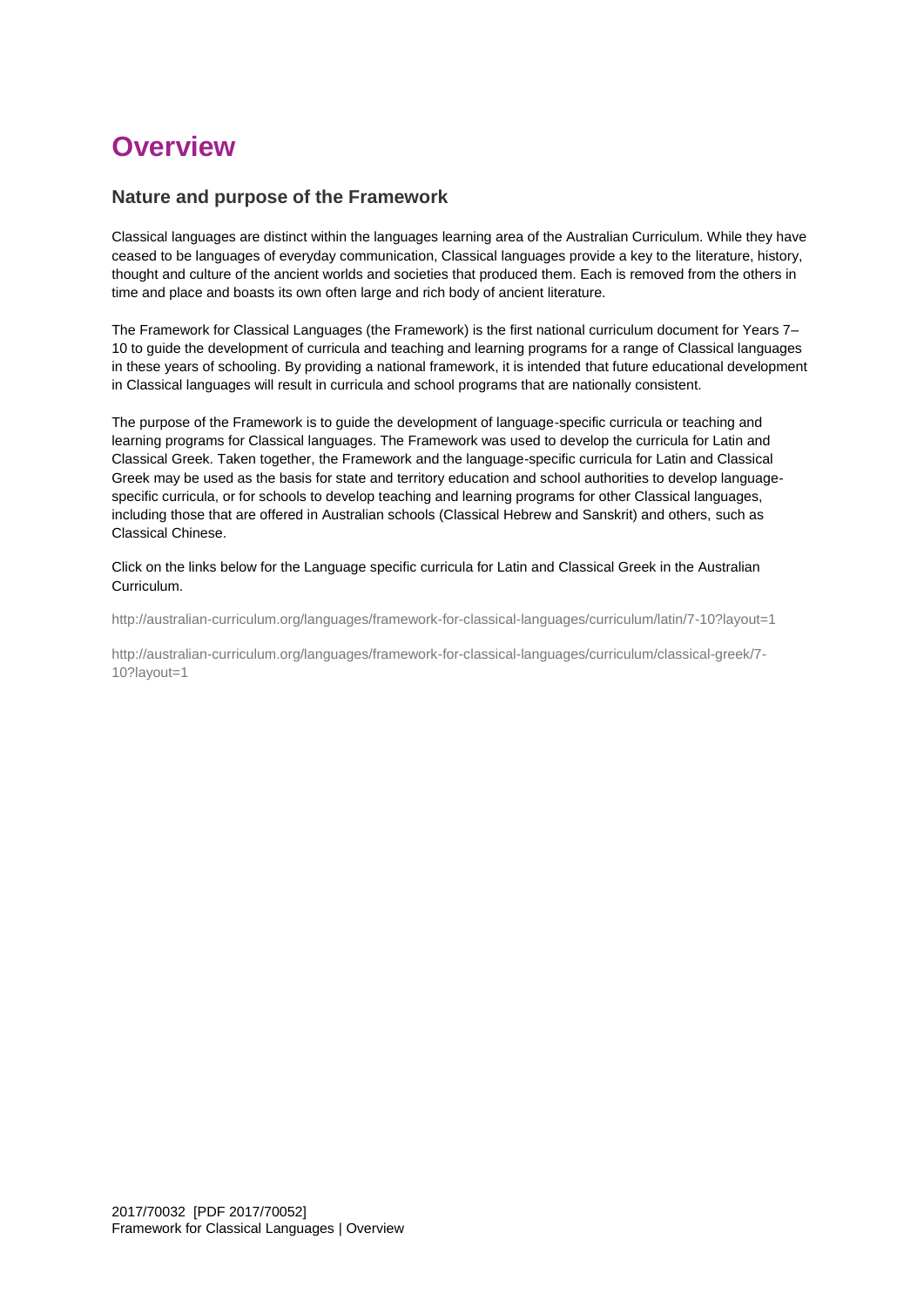## **Rationale**

The study of Classical languages allows students to enter and explore ancient worlds that have shaped contemporary life and societies. Authentic engagement with seminal works of great literature and antiquities gives direct access to ancient ways of living in and viewing the world, and an appreciation of the languages, cultures, literatures and traditions that are derived from those of ancient societies.

Studying Classical languages enables students to develop their understanding of how language works as a system, enhances their capability to communicate and extends their literacy repertoires. It acquaints students with basic philological principles, such as consistent sound changes between related languages and the ways in which vowels shift within a language. Students become familiar with many complex linguistic operations and with the metalanguage used to denote different usages and structures. Such principles can be applied to the study of other languages, ancient or modern, related or distant. Students are able to increase their understanding of the workings of languages they seek to learn, and those already in their background.

The study of Classical languages exercises students' intellectual curiosity; strengthens their cognitive, analytical and reflective capabilities; and enhances creative and critical thinking. Students develop skills in research, communication, self-management and collaboration – skills that are essential in preparing for life at school and beyond. Through their reading, analysis and translation of texts, students of Classical languages develop their thinking processes, such as close attention to detail, precision, accuracy, memory, persistence and logic. When translating, students make sense of ancient ideas, experiences, values and attitudes, giving prominence to shades of meaning, thus increasing their dexterity of thought. Through the focus on analysis and precise translation of texts, students develop their capacity to learn in a systematic and disciplined manner.

Studying Classical languages enhances students' enjoyment and understanding of their own and other cultures. Students examine the language used to denote values in different cultures, both ancient and modern, and understand the diversity that exists, and has always existed, in cultural values. They gain a deep understanding of literature dealing with enduring moral and social issues, such as the conflict between individual freedom and the common good of society; the role of the family; discrimination based on race, gender or religion; or the causes of revolution. Through critical reflection on and comparisons with the history, culture, values and practices of the ancient world, learning Classical languages contributes to students' development as responsible citizens, locally and globally.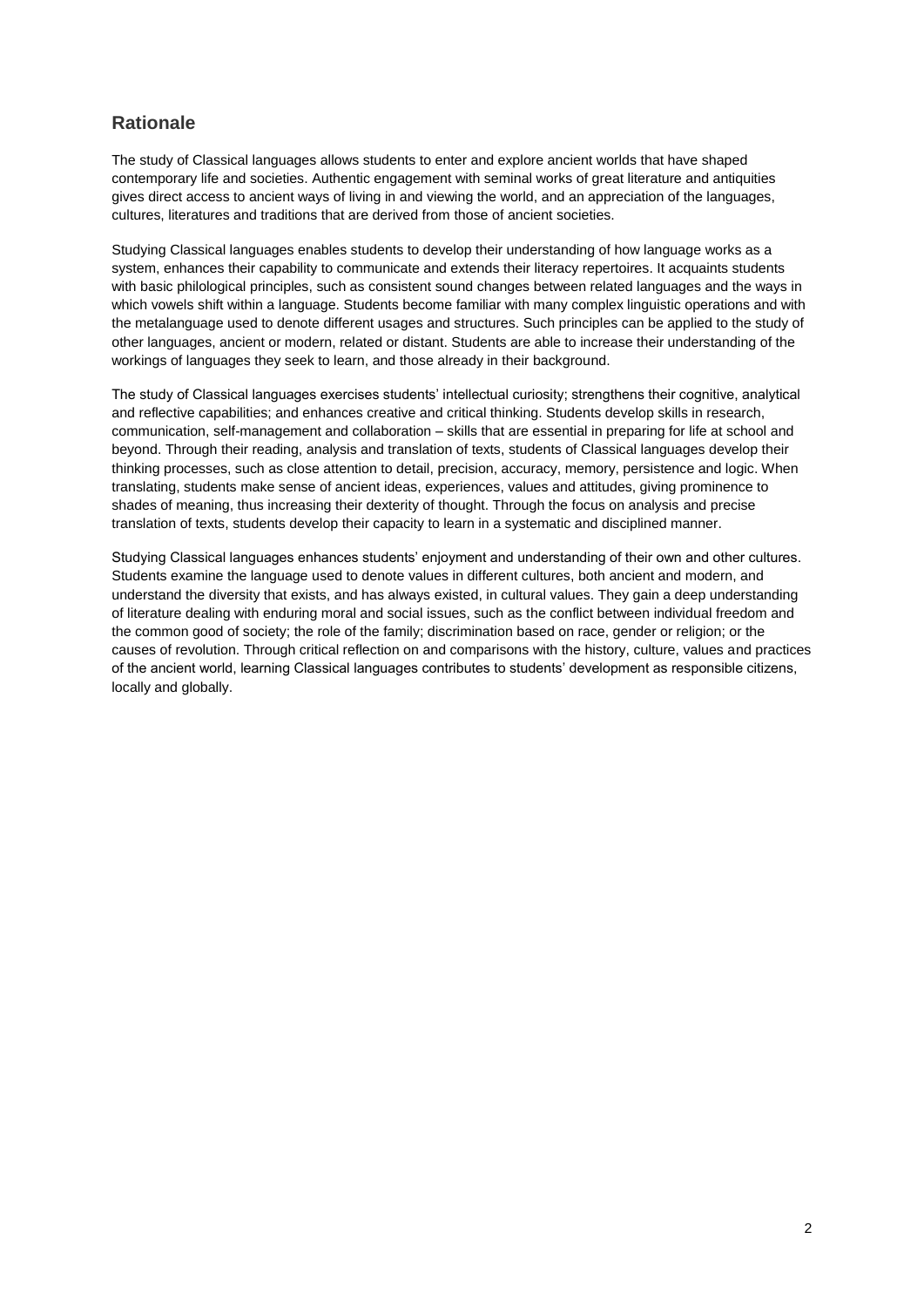# **Aims**

The Australian Curriculum: Framework for Classical Languages aims to develop the knowledge, understanding and skills to ensure students:

- engage with the language, history and culture of the Classical world through interaction with texts
- understand language, culture and learning and their relationship, through the medium of ancient texts and artefacts, and thereby develop intercultural understanding
- understand how their own experiences of learning a Classical language extend their ways of viewing, engaging in and interpreting the contemporary world.

These three aims are interrelated and provide the basis for the two organising strands: Engaging with texts and Understanding.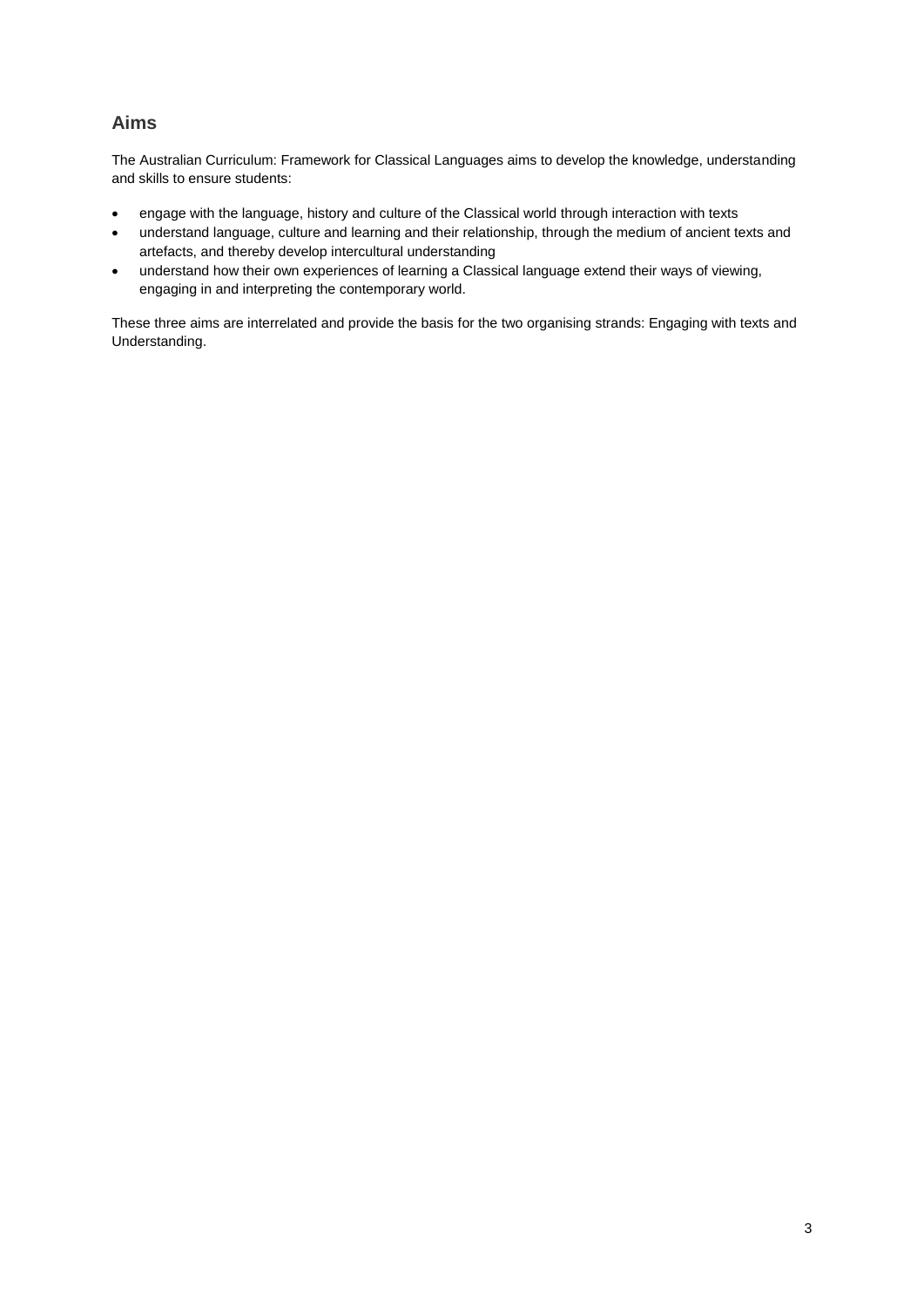## **Structure**

## **Sequences of learning**

To reflect current custom, practice and the needs of learners in Australian schools, the Framework has been developed for Years 7–10.

### **Strands, sub-strands and threads**

The following interrelated strands are derived from the aims, and describe different facets of learning the language, and understanding and reflecting on these processes:

- Engaging with texts: engaging with the language, culture and history of the Classical world through the interpretation, analysis and translation of (language) texts
- Understanding: analysing Classical language and culture as resources for understanding meaning and interpreting the ancient and modern worlds.

A set of sub-strands has been identified within each strand; the sub-strands reflect dimensions of language learning, through which the content is organised. The strands and sub-strands do not operate in isolation but are integrated in relation to language use for different purposes in different contexts.

The sub-strands are further differentiated according to a set of 'threads' that support the internal organisation of content in each sub-strand. These threads are designed to capture, firstly, a range and variety in the scope of learning and, secondly, a means of expressing progression of content across the learning sequence.

Table 1 identifies the strands, sub-strands and threads.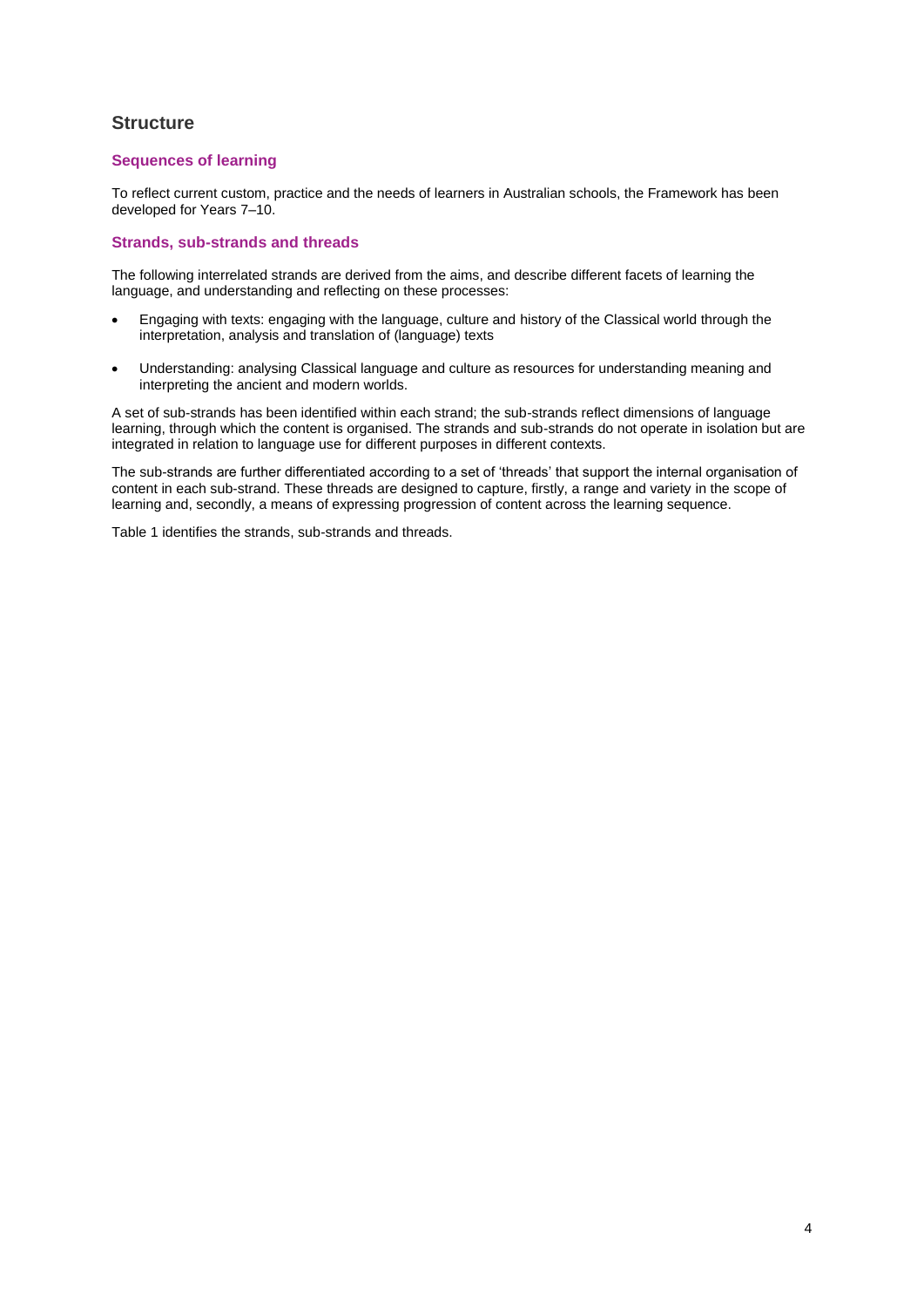## Table 1: *Framework for Classical Languages* strands, sub-strands and threads

| <b>Strand</b>                                                                                                                                                                              | Sub-strand                                                        | <b>Description</b>                                                                                                                                               | <b>Threads</b>                                                                                                           |
|--------------------------------------------------------------------------------------------------------------------------------------------------------------------------------------------|-------------------------------------------------------------------|------------------------------------------------------------------------------------------------------------------------------------------------------------------|--------------------------------------------------------------------------------------------------------------------------|
| <b>Engaging with texts:</b><br>Engaging with the language,<br>culture and history of the Classical<br>world through the interpretation,<br>analysis and translation of<br>(language) texts | 1.1 Accessing the<br>ancient world<br>through<br>(language) texts | Engaging with people and ideas<br>in the ancient world through texts<br>that reveal language use and<br>social and cultural practices                            | Engaging with people and<br>ideas in the ancient world,<br>by reading, analysing and<br>interpreting (language)<br>texts |
|                                                                                                                                                                                            |                                                                   |                                                                                                                                                                  | Conveying information<br>and ideas about ancient<br>society and culture                                                  |
|                                                                                                                                                                                            | 1.2 Responding to<br>texts                                        | Engaging with and responding to<br>(language) texts as literature                                                                                                | Responding to (language)<br>texts as literature                                                                          |
|                                                                                                                                                                                            |                                                                   |                                                                                                                                                                  | Responding to (language)<br>texts through reading<br>aloud, reciting or<br>performing                                    |
|                                                                                                                                                                                            | 1.3 Translating                                                   | Translating (language) texts into<br>English, comparing different<br>interpretations of the same text<br>and explaining these to others                          | Translating and explaining<br>(language) texts                                                                           |
|                                                                                                                                                                                            |                                                                   |                                                                                                                                                                  | Comparing and evaluating<br>translations                                                                                 |
| <b>Understanding:</b><br>Analysing Classical language and<br>culture as resources for<br>understanding meaning and<br>interpreting the ancient and<br>modern worlds                        | 2.1 Systems of<br>language                                        | Understanding the language<br>system, including sound, writing,<br>grammar, vocabulary and text<br>structure                                                     | Sound and writing<br>systems                                                                                             |
|                                                                                                                                                                                            |                                                                   |                                                                                                                                                                  | Grammatical system                                                                                                       |
|                                                                                                                                                                                            |                                                                   |                                                                                                                                                                  | Vocabulary acquisition<br>and building                                                                                   |
|                                                                                                                                                                                            |                                                                   |                                                                                                                                                                  | Text structure and<br>organisation                                                                                       |
|                                                                                                                                                                                            | 2.2 The powerful<br>influence of<br>language and<br>culture       | Understanding how languages<br>vary in use (register, style,<br>standard and non-standard<br>varieties) and change over time<br>and place.                       | (Language) in the ancient<br>world and its linguistic<br>legacy                                                          |
|                                                                                                                                                                                            |                                                                   |                                                                                                                                                                  | Cultural legacy of the<br>ancient world in the<br>modern world                                                           |
|                                                                                                                                                                                            | 2.3 The role of<br>language and<br>culture                        | Understanding the relationship<br>between language and culture                                                                                                   | Relationship between<br>language and culture                                                                             |
|                                                                                                                                                                                            | 2.4 Reflecting                                                    | Questioning reactions and<br>assumptions in response to<br>engaging with the Classical world,<br>and considering how this affects<br>own identity and world view | Reactions to engaging<br>with the ancient world                                                                          |
|                                                                                                                                                                                            |                                                                   |                                                                                                                                                                  | Identity as language<br>learner                                                                                          |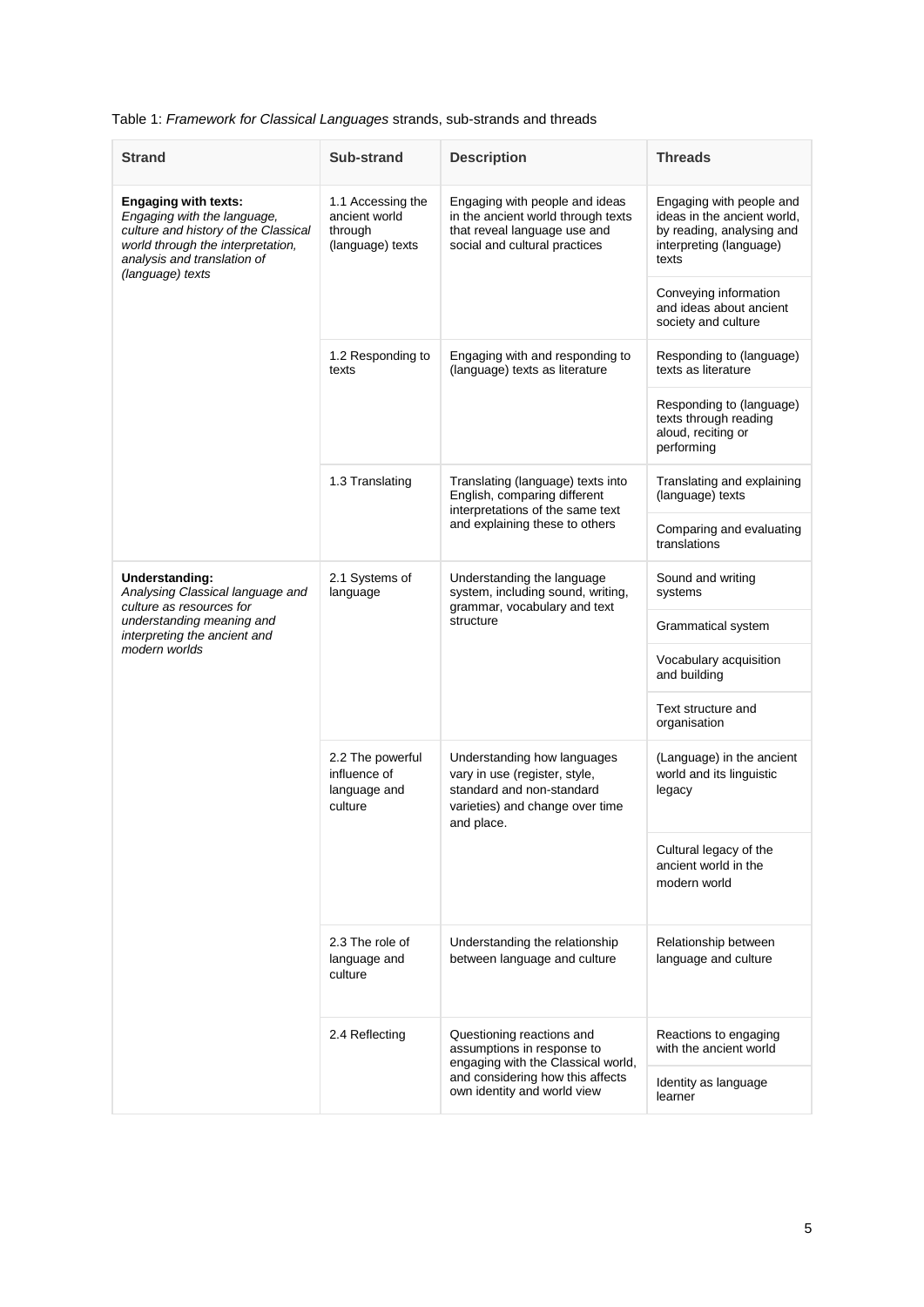## **Concepts, processes, texts and text types**

#### **Concepts**

Concepts are the 'big ideas' that students work with in engaging with Classical languages. The choice of the word 'concept' rather than 'topic' is deliberate: it marks a shift from description to conceptualisation. The curriculum should invite students not only to describe facts or features of phenomena, situations and events, but also to consider how facts and features relate to concepts or principles. For example, a description of a house can lead to a consideration of the concept of 'home' or 'space'. This shift is necessary because it is concepts that lend themselves most fruitfully to intercultural comparison and engage learners in personal reflection and more substantive learning.

Key concepts for Classical languages include:

- language
- culture
- experience
- representation (words, icons, symbols)
- equivalence
- nation (origins, social order, politics, religion)
- citizenship
- relationship (family, community, government)
- history and historical appreciation
- attitude, value and belief
- power
- aesthetics
- time (the past in the present)
- modernity
- tradition
- linguistic evolution
- interconnection across concepts
- intercultural comparisons.

Further examples of concepts for languages can be found in the [Australian Curriculum: Languages Foundation to](http://www.acara.edu.au/verve/_resources/Australian_Curriculum_Languages__F_-_10_curriculum_design__10_Dec.pdf)  [Year 10 Curriculum Design.](http://www.acara.edu.au/verve/_resources/Australian_Curriculum_Languages__F_-_10_curriculum_design__10_Dec.pdf)

#### **Processes**

Processes include skills (reading, listening, writing) as well as higher-order thinking processes, such as translating, interpreting, obtaining, presenting, informing, conceptualising, analysing, reasoning, connecting, explaining and comparing, evaluating, simplifying, rephrasing, intertextualising, decentring, empathising, mediating and reflecting.

#### **Texts and text types**

Texts are central to curriculum development, as all work in language learning can be seen as textual work. The selection of texts for Classical languages is important because they define and reflect the linguistic and cultural identity of the ancient world. Classical languages texts may be synthetic, modified or authentic; they may be in oral, written, digital or multimodal form. Text types for Classical languages include narratives, stories, texts in the public domain, speeches, rhetoric, poetry, plays/drama, written translation, oral interpretation, discussion and explanation.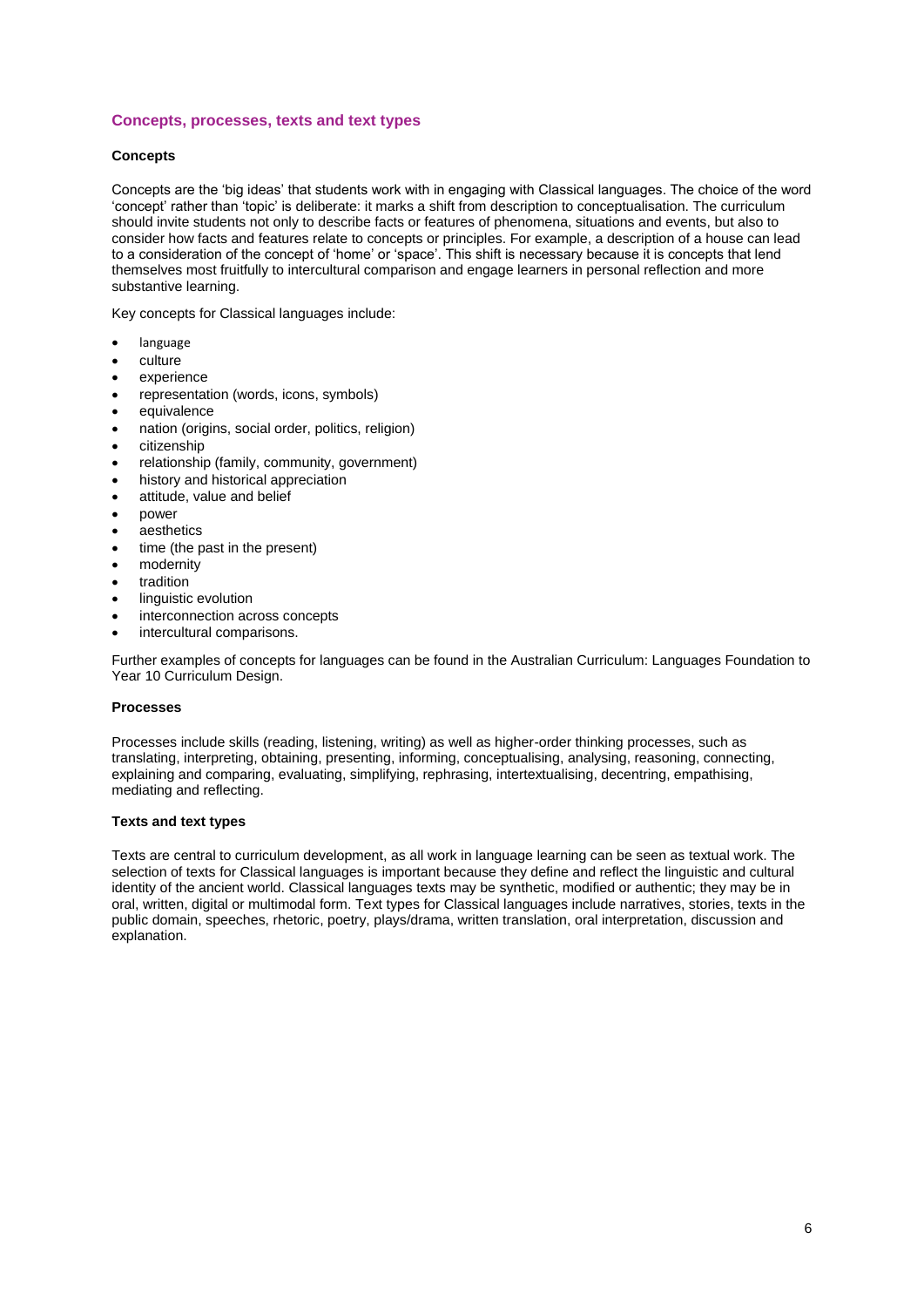# **Using the Framework to develop language-specific curricula or programs for Classical languages**

It is intended that the Framework will be used by state and territory jurisdictions to develop language-specific curricula, or by schools and communities to develop teaching and learning programs for Classical languages other than Latin and Classical Greek. The Framework has been designed to be applicable to the range of Classical languages that are currently or could be offered in Australian schools.

Educational jurisdictions, schools and communities may use the Framework in differing ways. This is to be expected, and is consistent with the Framework as a document of guidance. The Framework allows the freedom to be creative and innovative in devising teaching and learning programs which will engage, excite and challenge students. The curricula and programs that are developed using the Framework should be stimulating, enjoyable and challenging, reflecting students' increasing maturity and offering them inspiration to engage closely with cultures and societies that are removed in time and place from their own, and are a bridge between the contemporary world and the civilisations of the ancient world.

The language-specific curricula for Latin and Classical Greek may also be used to support and guide the process of developing curricula or programs for other Classical languages.

In developing language-specific curricula or programs, the following aspects of the curriculum will need to be modified or developed.

- A context statement that describes:
	- o the place of the language and the heritage of the ancient society
	- o the place of the language in Australian education
	- o the nature of learning the language
	- o the learning pathway and curriculum design.
- Band descriptions for Years 7–8 and Years 9–10 that outline:
	- o the nature of the learners
	- o language learning and use
	- o contexts of interaction
	- o texts and resources
	- o features of target language use
	- o level of support
	- o the role of English.
- Content descriptions for each thread that describe the knowledge, understanding, skills, key concepts and key processes that teachers are expected to teach and students are expected to develop at each band level.

Content elaborations that elaborate on aspects of each content description: illustrations, descriptions or examples to indicate possibilities for teaching. These are intended as complementary support material. They are neither comprehensive nor exhaustive. Content elaborations may include:

- o contexts of language use
- o further detail on dimensions of the content description
- o aspects of relevant linguistic and cultural knowledge
- o key language
- o possible tasks and experiences
- o connections across concepts.
- Achievement standards for Year 8 and Year 10 that describe what students are typically able to understand and do having been taught the curriculum content for the respective band. Across Years 7–10, the set of achievement standards should describe a broad sequence of expected learning. The sequence of achievement standards should give teachers a framework of growth and development in the language area and help teachers plan and monitor learning and make judgements about student achievement.